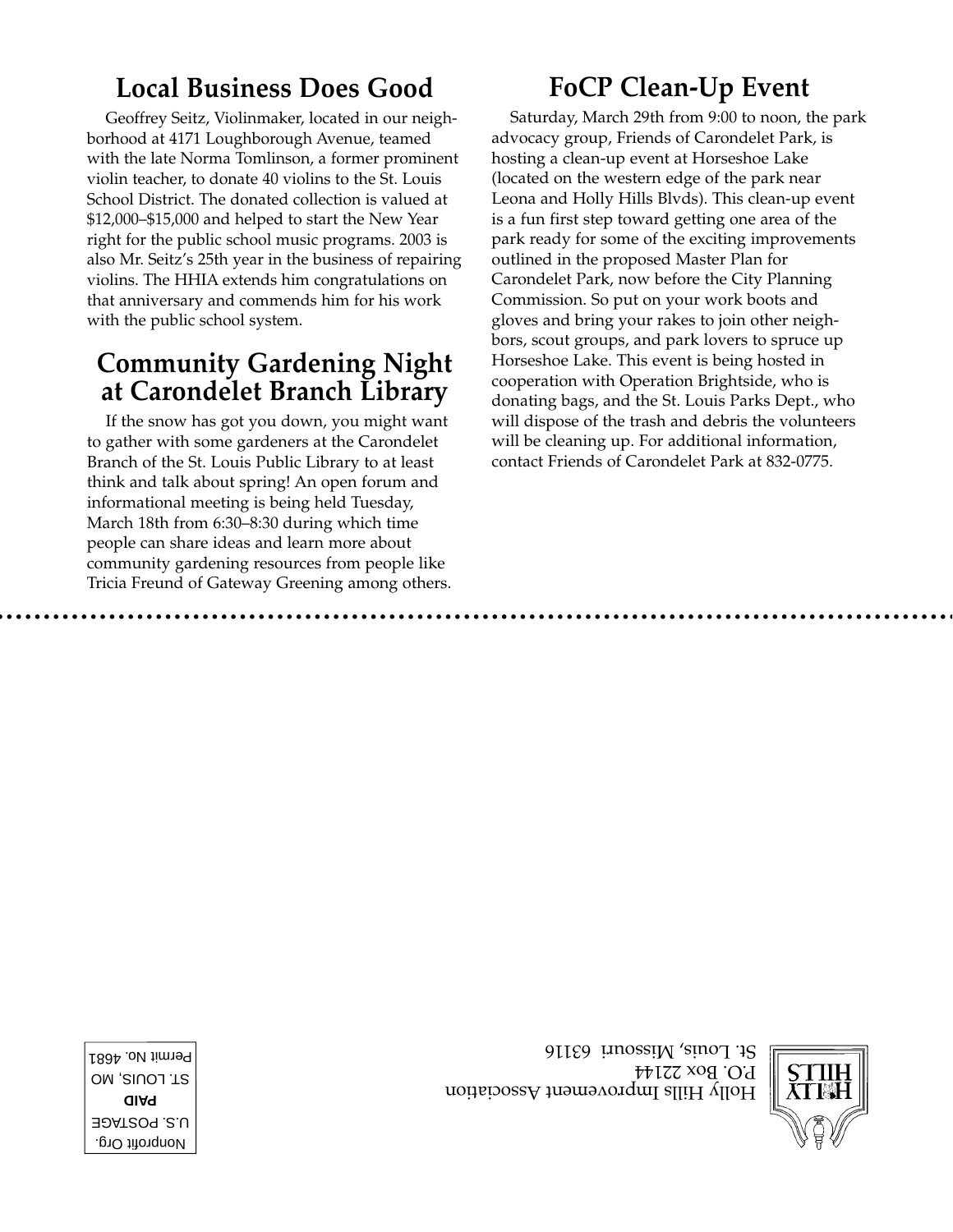

A publication of the Holly Hills Improvement Association P.O. Box 22144, St. Louis, Missouri 63116

#### **March 2003**

#### The Holly Hills Improvement Association (HHIA) was formed on September 10, 1927. Since its inception, we have held various activities and events to promote the wellbeing of Holly Hills. Our Web site is at http://stlouis. missouri.org/hollyhills.

#### Boundaries:

Grand on east, Bates on north, Morganford on west and Loughborough on south.

#### Membership:

Anyone can become an HHIA member. Annual dues (\$10 per family, \$25 per business), collected at the end of each calendar year, support projects and defray the cost of this newsletter.

General Meetings: Bimonthly general meetings, are typically held the fourth Mondays of March, May, July, September and November, in the lower level of the Southern Commercial Bank, 5515 S. Grand, 7:30 p.m. A non-business January meeting is also held.

Questions: Contact us at 569-5708; P.O. Box 22144, St. Louis, MO 63116 or hollyhil@stlouis.missouri.org.

# **March 24th General Meeting's Featured Speaker**

Dan Schulze, Program Executive for the Carondelet Family YMCA, will be joining us to describe the many updates that have been occurring at 600 Loughborough Ave. The Carondelet YMCA is an old neighbor that is now sporting a new roof, new windows, new paint, new Cybex exercise, and even new staff and programs. The YMCA continues to offer valuable old standbys, such as swimming lessons, but is also featuring Tai Chi, roller hockey, and Yoga for Kids. Tours of the facility are available or you can meet with Dan at our HHIA general meeting for more information.

#### **Officer Re-election**

The following names are to be voted on at our next general meeting in June. As the officers are representative of the membership body, we would all benefit from some new blood. If you would like to serve as a member at large, please contact us at the hotline. Victoria Chechik, President Wendy Cook, Vice-President MaryJo Gordon, Immediate Past President Mark Smith, Past President Beth Murphy, Treasurer Anne Borgmeyer, Recording Secretary Monica Farrar, Financial Secretary **Members at Large** Joe Rusch Dan Haag Mary Lipinot Ray McCollum Lori Neidel Lisa Roth Mark Groth

### **Think flowers . . .**

A neighborhood planting day is coming up sooner than you think. No firm date yet, but we'll need help to make it a greening success! It's a great way to meet your neighbors and just thinking about it is a good way to beat the winter blues. Watch for the signs.

# **HHIA General Meeting**

Monday, March 24, 7:30 pm Southern Commericial Bank, 5515 S. Grand